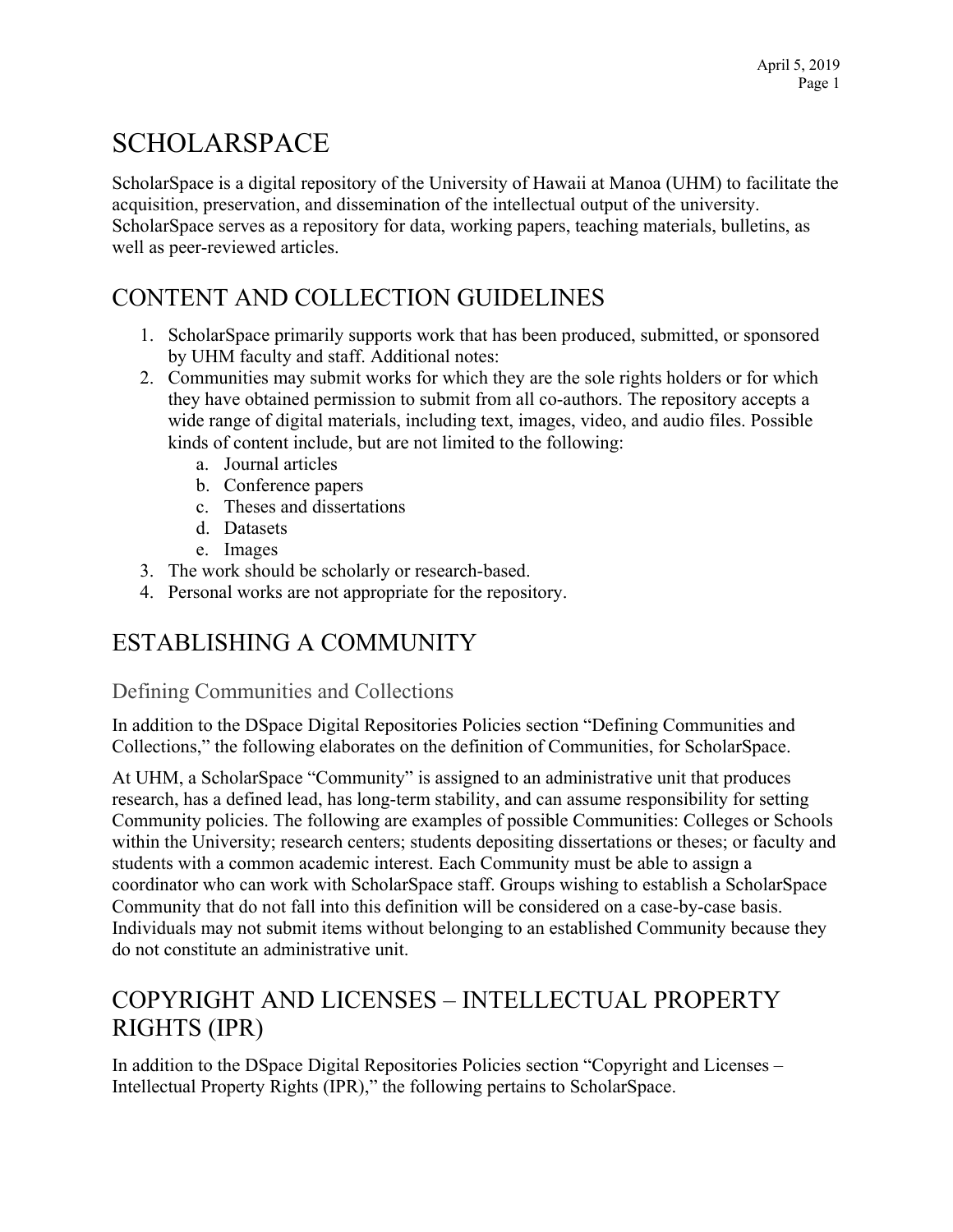#### Content Submitters Copyright

- 1. If a working paper is published in a journal—either in the same form or, more commonly, in revised form many journals allow the working paper to continue to be made available, especially when it is for educational/scholarly noncommercial use. Unfortunately, some journals do require that the working paper be removed. Others grant exceptions for something like an Institutional Repository; they just need to be asked. It is up to the faculty member to check the terms of their agreement with the journal to see what is allowed. Individual journal policies vary widely. The RoMEO Project (Rights MEtadata for Open archiving) has compiled a list of many journals' "Copyright Policies" about "self-archiving."
- 2. If a submitter is interested in including a reprint of a journal article in his/her repository site, the faculty member should check their agreement with the journal to see if it is allowed. If it would not violate copyright, he or she is welcome to do so.

#### Copyright to Theses and Dissertations

The University of Hawaii Graduate Division statement on Intellectual Property is: In general, materials developed exclusively by a student as part of course work (including theses and dissertations) are the student's property, the final disposition of which remains the student's prerogative. Should materials so developed result in publication or other types of dissemination, the authorship or other credit shall be determined by the student.

Please note the following exceptions:

- 1. Funded Research If a student develops materials with funding from a grant or contract, even partially, then provisions of the grant or contract may determine ownership of intellectual property. When material is developed under research contracts, it is essential to ascertain from the contract-granting agency its expectations with respect to the copyright of the material. In the case of dissertation research, the contract-granting agency must be apprized that publication of the dissertation is required. It is the student's responsibility to make arrangements with the agency.
- 2. Work as UH Employee If a student develops materials while working as a university employee or if the work involves more than incidental use of university resources, then the university may have a right to a share of the intellectual property. In addition, the student must disclose the development of the materials to the Office of Technology Transfer and Economic Development.

See: https://manoa.hawaii.edu/graduate/content/intellectual-property

### OTHER POLICIES AND GUIDELINES

The following policies and guidelines also apply to ScholarSpace.

- DSpace Digital Repositories Policies, addressing:
	- o Content and collection guidelines
	- o Establishing a Community
	- o Submission process
	- o Copyright and licenses intellectual property